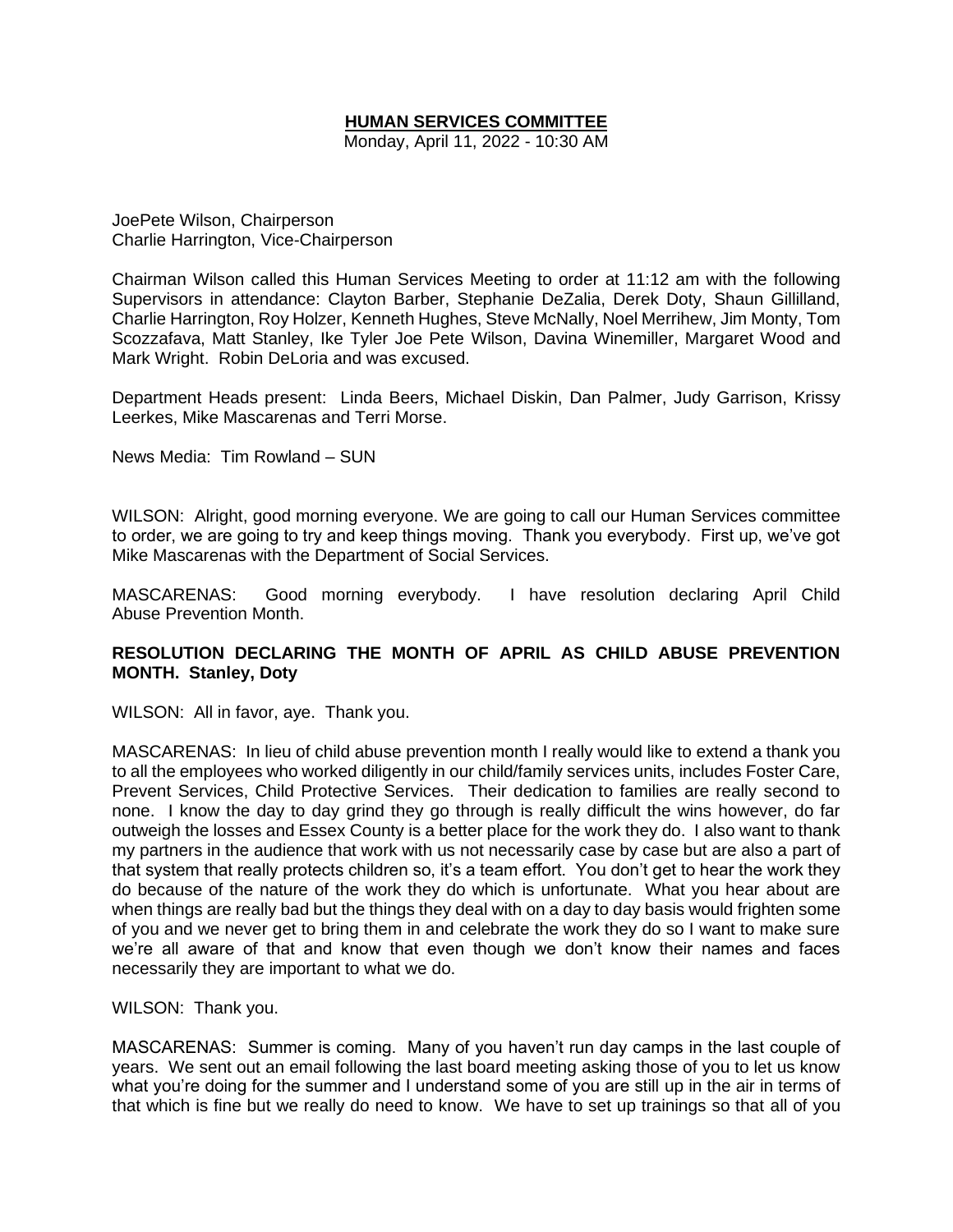can meet the State Department of Health requirements for operations of day camps. We did have a lifeguard training, we had ten attend so that finally training was on Saturday and we'll get those out to you as soon as we have a list of individuals I know you all struggle to get those positions filled.

RTE is likely going to be the end of May beginning of June again, I need to know who is going to operate so I can figure out how many hours I need to have somebody there to do the training. Right now I think I've heard from four or five communities on who is going to be operational so it's important that I know. Same with CPR First Aid we'll run that at the end of June beginning of July we'll go a week's straight and the days directly correlate to how many people we have attend so once we know who's going to be operational we can set that up. You certainly don't' have to use us we do it as really a favor to the towns because there is a lack of training countywide so if you have other trainers that you can utilize in your areas that's fine you're just going to want to make sure that you're getting the proper training so you can meet the permit requirements that DOH is going to have in terms of permitting your day camp and unless anybody has any questions, I'll get out of here.

WILSON: Anything for Mike?

SCOZZAFAVA: Mike on the food program, so as you know, we maybe utilizing BOCES because of construction going on at Moriah Central so it's my understanding that if Moriah wanted to run that program central we can't run it at two locations correct?

MASCARENAS: You absolutely can. You can have multiple sites. I don't know why you would?

SCOZZAFAVA: Moriah might have summer school going on.

MASCARENAS: Okay you can absolutely have satellite sites; we have for years in the Town of Moriah. Moriah would be the primary, Moriah Central School because that's how Champlain Valley Educational Services certifies their children is through your population that exists in your community so they would be the satellite site in the Town of Moriah. We've don't that for a lot of years. I would think the primary would probably be at CVES because that's where your kids are going to be, I would think that would be your population that is there. One thing I think I'm going to do maybe in May is sit down with all of you things have changed in the summer food service program, a lot of the waivers have gone away that you are used to operating under the last couple of years during the pandemic so that process is going to change so for those of you who are going to operate a summer food service program I would like to have a separate meeting in the side so we can go through what you want to do, what's allowable, what's unallowable and that kind of thing.

SCOZZAFAVA: Thank you.

WILSON: Any other questions for Mike?

HUGHES: I have a question about outstanding revenue, are we in the margins?

MASCARENAS: Oh, what are we?

PALMER: 1.9

MASCARENAS: When I was reporting this, before we were about 3.5, I've kept it going because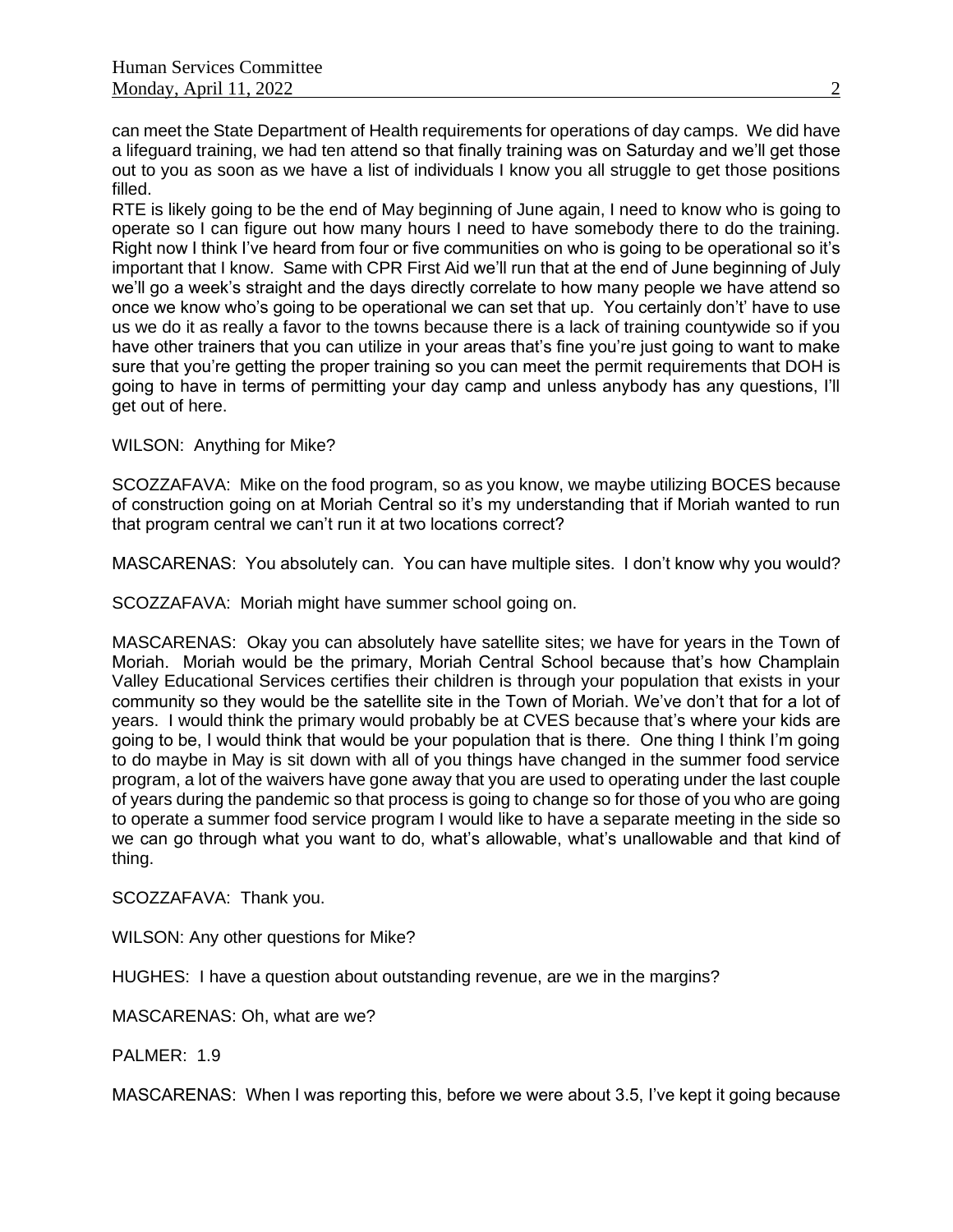now I want to be aware so I put it in every month so that the board is also aware. You know, anywhere from one to two million is kind of a normal cycle in terms of the State giving us our money back in a timely fashion and it was a problem before we were at \$3.5 million and that was getting just a little bit too much and I think us talking about it here at the board with the news media really helped that process along in terms of getting some of those dollars so thank you.

HUGHES: Thank you.

WINEMILLER: I'm not on this committee but I do have a question for Mike regarding summer programs and I'm going to ask it here because it might affect other towns that might be trying to do the same thing so the Town of St. Armand we were going to partner with the Town of Harrietstown now the Town of Harrietstown has decided to partner with the YMCA so I just wanted to verify that the funds that we normally get from Essex County to help us run the summer program, we can use those funds to partner with the YMCA?

MASCARENAS: Absolutely. The funds that you get from us would be anything you have costs within your community regarding the youth so you can absolutely use them whether you operate a summer day camp or not you could be running activities at various times during the year so if you're choosing to do that would absolutely be reimbursed for it.

WINEMILLER: Right so we planned on giving \$5,000 to the YMCA and that would reduce the cost for the St. Armand residents that brought their children there.

MASCARENAS: That would be fine. We would pay you, we would not be paying the YMCA. We would reimburse you your cost regarding what you provide for your young people.

WINEMILLER: Okay, thank you.

PALMER: We would just need a contract defining it with the YMCA.

WINEMILLER: Contract with the YMCA, okay.

WILSON: Any other questions? Alright, thank you very much.

MASCARENAS: Thank you guys.

WILSON: Next up is Mental Health and Terri Morse.

MORSE: Good morning everyone. I have a fair amount of resolutions today to go through but I'm just going to give one quick, highlight and a thank you. Last time I was here the Building Resilience in Essex Families (BRIEF Coalition) made a presentation, I really want to thank you for your time to do that. As a result, of the presentation and sort of the level setting of what BRIEF is I will be providing updates every month about what we have accomplished in the prior month so what we're looking at doing right now in the month of May when it's Mental Health Month by the way, is we are hosting a school counselor summit so every school counselor team across Essex County schools are invited to a six-hour day where they can learn about the various Essex County programs so Families First will be there, Public Health will be there, Mental Health, DSS, etc. etc. so that we will help improve, not that we have poor communications between schools and Essex County providers but I think we can always improve and so we're hoping that we'll do that.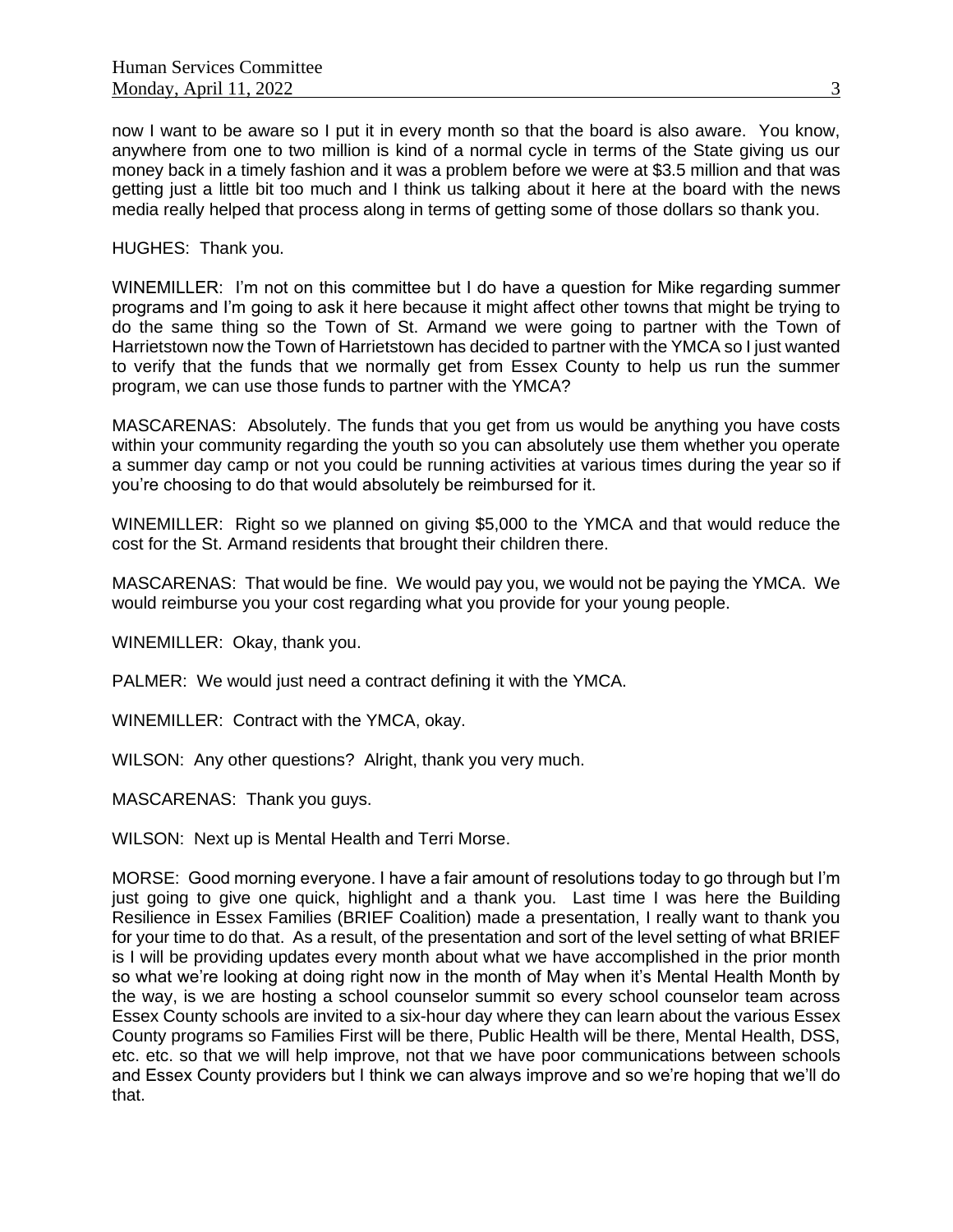So, without further ado let's go to resolutions. I'm going to go through the packet as is numbered so my first resolution is we would like to contract with the insurance company CIGNA now Evernorth so that we can improve our patient fee reimbursement. Right now we don't have a contract so we have to kind of take what they give us.

## **RESOLUTION AUTHORIZING THE COUNTY CHAIRMAN OR COUNTY MANAGER TO EXECUTE A CONTRACT WITH CIGNA/EVERNORTH FOR PATIENT FEE REIMBURSEMENT IN THE MENTAL HEALTH DEPARTMENT. Hughes, Doty**

WILSON: Any questions? All in favor, aye, any opposed – motion carries. Thank you.

MORSE: We would like to restructure the way that we are providing psychiatric services at our organization and so we would like to add a psychiatric nurse practitioner at a rate of \$139.00 an hour whereas a psychiatrist is \$220.00 an hour so we would like to, we're going to do some transitioning and we would like to add a contract with InnovaTel for a child based psychiatrist, sorry, nurse practitioner.

## **RESOLUTION AUTHORIZING THE COUNTY CHAIRMAN OR COUNTY MANAGER TO EXECUTE A CONTRACT WITH INNOVATEL FOR A PSYCHIATRIC NURSE PRACTIONER IN THE MENTAL HEALTH DEPARTMENT, AT A RATE OF \$139.00 AN HOUR. Wood, Wright**

WILSON: Any questions? All in favor, aye, any opposed – motion carries. Thank you.

MORSE: The BRIEF coalition is in its second year and in the first year we did not exhaust all of the available funding so they gave us an opportunity to look at maybe some things that we wanted to do or we didn't get to do or now that you've been in this for one year what did you wish you had put in your contract? So they allowed us to look at our year one carryover and create additional initiatives so our year-two contract is increasing by year-one, carryover funding so I have a resolution to increase our revenues and appropriations for that amount of \$187,910.00.

## **RESOLUTION AUTHORIZING A BUDGET AMENDMENT IN THE MENTAL HEALTH DEPARTMENT, INCREASING REVENUES AND APPROPRIATIONS IN THE AMOUNT OF \$187,910.00, 2021 CARRYOVER SAMHSA GRANT. Stanley, Hughes**

WILSON: Any questions?

DOTY: How does money come back with that extra that is a carryover, does it have to be spent before it's reimbursed?

PALMER: Always.

DOTY: Always? Okay.

MORSE: Yes, I have to voucher that funding.

WILSON: Any further questions? All in favor aye, any opposed – motion carries, thank you.

MORSE: So, I'm really glad that resolution came before the next two because the next two resolutions are direct results of year one carryover funding. So in resolution #4, we are going to be contracting with an organization called Coordinated Services and BRIEF will be implementing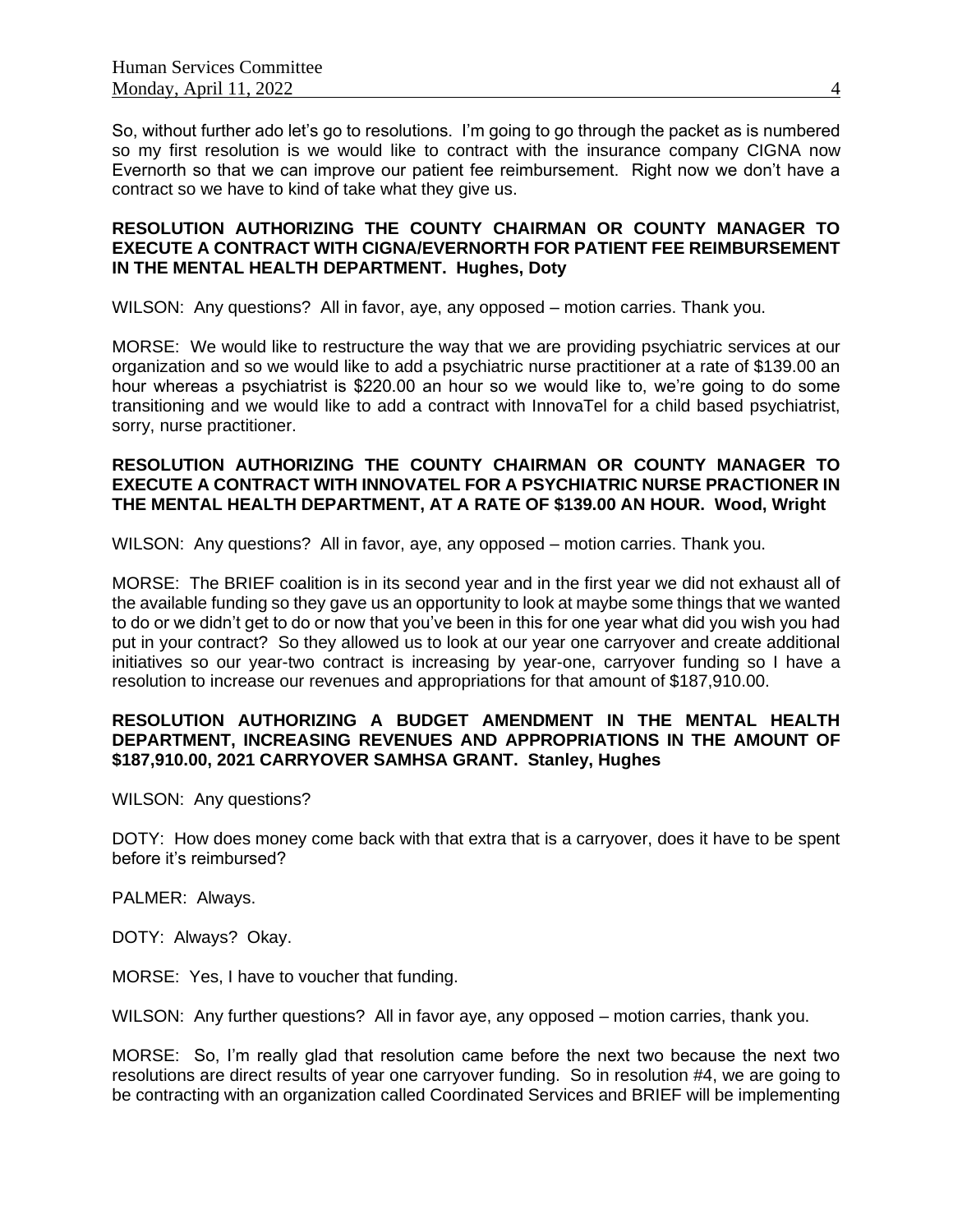a countywide, county provider wide trauma informed training in the amount of \$11,000.00.

#### **RESOLUTION AUTHORIZING THE COUNTY CHAIRMAN OR COUNTY MANAGER TO EXECUTE A CONTRACT WITH COORDINATED CARE SERVICES, INC. AND BRIEF FOR IMPLEMENTING TRAUMA-RESPONSIVE PRACTICES TRANING AND CONSULTING IN THE MENTAL HEALTH DEPARTMENT, IN THE AMOUNT OF \$11,000.00. Doty, Hughes**

WILSON: Any questions? All in favor aye, any opposed – motion carries, thank you.

MORSE: Additionally resolution #5, is to contract with an organization out of the Lake Placid region called Great Range. Great Range is going to be preparing some marketing materials for us. We might even do some videos, other kinds of training materials. They are also helping us coordinate and plan that school counselor summit and so a resolution in the amount of \$29,000, to use that year-one carryover.

### **RESOLUTION AUTHORIZING THE COUNTY CHAIRMAN OR COUNTY MANAGER TO EXECUTE A CONTRACT WITH GREAT RANGE FOR THE PLANNING AND COORDINATION OF THE 2022 SCHOOL COUNSELOR SUMMIT IN THE MENTAL HEALTH DEPARTMENT, IN THE AMOUNT OF \$29,000.00. Wright, Wood**

WILSON: Any questions?

HUGHES: How is Great Range selected to perform this work?

MORSE: There was a very short period of time that we had to put this funding opportunity together, Great Range has worked with other departments in our county and HAPEC they work with and so we selected them because of reputation and availability and also experience.

HUGHES: Thank you.

WILSON: Any further questions? All in favor aye, any opposed – motion carries, thank you.

MORSE: Essex County Mental Health is receiving an unsolicited \$25,000 grant from Office of Mental Health to expand our mobile crisis services, our currently existing, mobile crisis services.

## **RESOLUTION AUTHORIZING A BUDGET AMENDMENT IN THE MENTAL HEALTH DEPARTMENT INCREASING REVENUES AND APPROPRIATIONS IN THE AMOUNT OF \$25,000.00, FROM OFFICE OF MENTAL HEALTH TO EXPAND MOBILE CRISIS SERVICES. Wood, Harrington**

WILSON: Any questions?

HUGHES: For lack of a better term, are there any strings attached to this unsolicited \$25,000?

MORSE: No. I've looked over the funding language and there are restrictions about what we can't use it for. All the restrictions are for things that I would never even think about doing so it's really just to expand our services. Our plan is to increase our staffing that we already have in place to increase their ability to mobilize right now they are doing more phone services but we'd like to increase just the ability to go out in the field.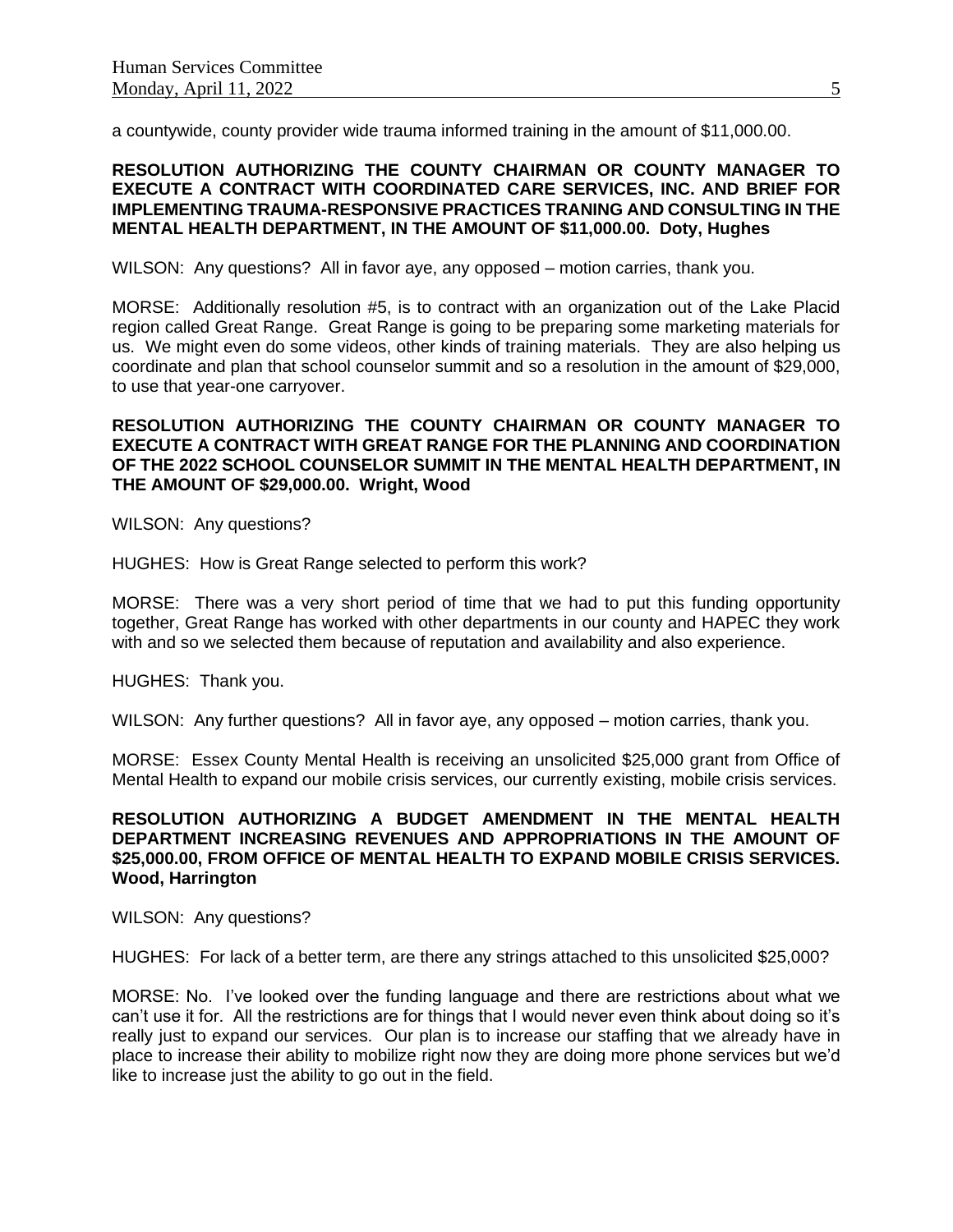PALMER: What happens when the \$25,000 is gone?

MORSE: Well, it is a billable, reimbursable service for Medicaid managed care so the point of the expansion funding is to help us increase our mobile crisis services so that we can get insurance reimbursement for those services.

WILSON: Alright, any further questions? All in favor, aye, any opposed – motion carries thank you.

MORSE: Those were good questions. And the last one is like the CIGNA, we would like to contract with a company called, an insurance company called Tricare for our patient fee reimbursement.

### **RESOLUTION AUTHORIZING THE COUNTY CHAIRMAN OR COUNTY MANAGER TO EXECUTE A CONTRACT WITH TRICARE FOR PATIENT FEE REIMBURSEMENT IN THE MENTAL HEALTH DEPARTMENT. Wright, Harrington**

WILSON: Any questions?

GILLILLAND: Tricare, those are Military Veterans, Reserve, National Guard.

MORSE: Thank you. Yes.

WILSON: Any further questions? All in favor, aye, any opposed – motion carries thank you.

MORSE: And their families so honestly we don't serve a lot of them Veterans in our organization, they tend to utilize VA services but their families do receive services. That concludes my pile of resolutions.

WILSON: Thank you very much. Any final questions? Alright thank you.

MORSE: Thank you very much.

WILSON: And now Public Health and Linda Beers.

BEERS: Good morning. I'm going to go over my report quickly and then I have two resolutions that I'm moving, it's a budget resolution so we can move through that kind of quickly. My first page of my report, you get this in color is that correct Judy?

GARRISON: No they do not.

BEERS: So these don't really do that well without being in color, I'm going to have to work on that. I will send the email in color, it helps when you see it. Anyway I was just pointing out the change, Jessica Darney-Buehler wrote this piece and I just thought it was fabulous. You know a solid two years and people were more than ready to get back to normal. The Covid fatigue has set in and experts continue to study the evolution of the virus to determine how many changes continue to shape recommendations to ensure public health and safety.

So, in the first wave it really showed clearly that we were alpha and lota which in July we were at the Delta variant so Jess does a really great job on depicting where we are now and so we just point that out for your information.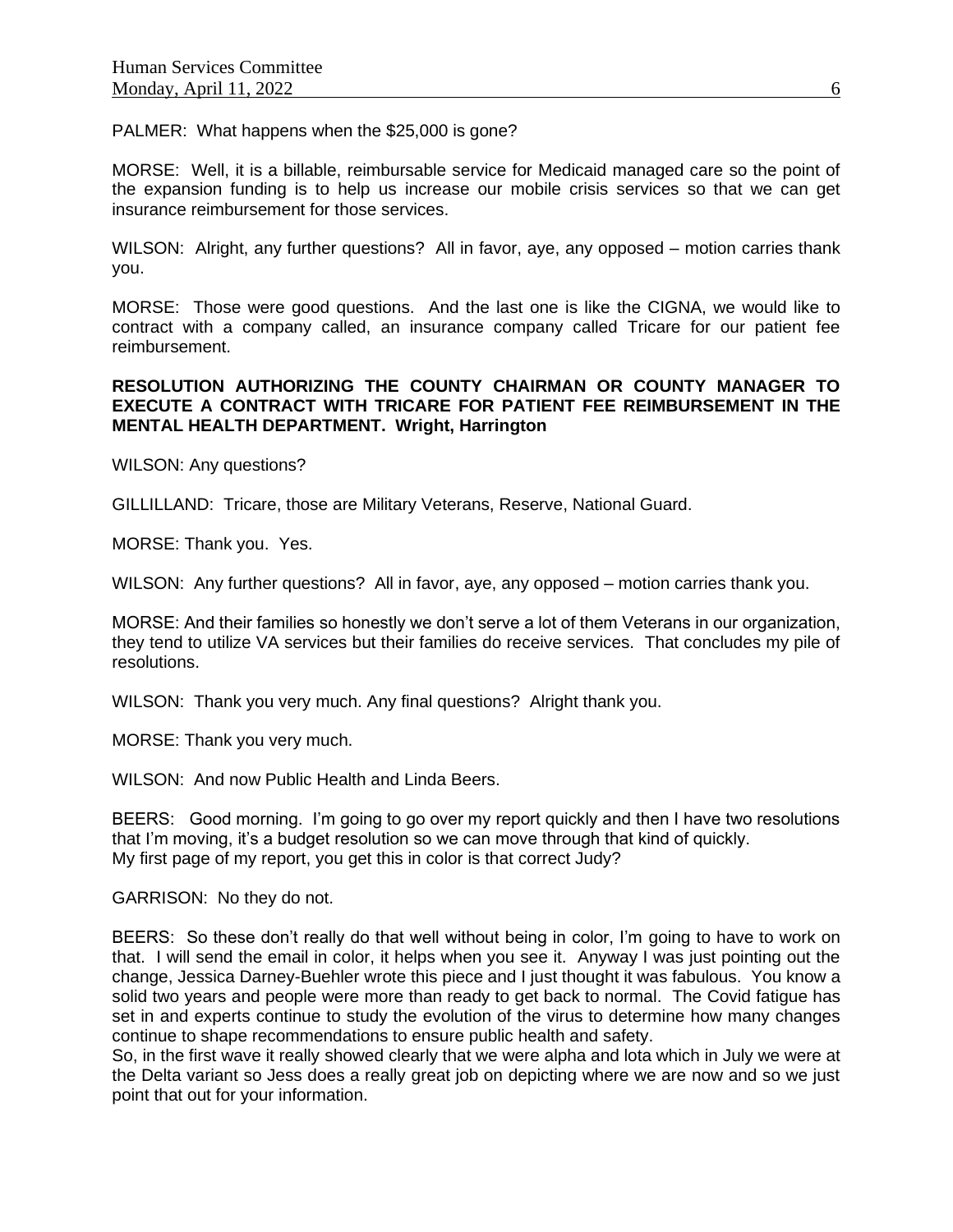On the second page we talk about how many people are vaccinated in Essex county and we are about 75% of those eligible and completed their primary dose and we are low on our booster and I don't mean the second booster, I mean the first booster so you know, we just point out. I tell people all the time and I give you all the options please feel free to choose for yourself right? So the highest percentage of people complete the primary series of boosters are those age 60 and older that is not by accident, that is the good work of Krissy Leerkes. Right now my office is filled, she's called everybody for Office for the Aging and told people that they could come in and get the second booster, the phones are ringing, the people are coming it's a coordinated effort that continually goes on in Essex County and I can tell you repeatedly I don't work a vacuum, I work with every department head here and it's an honor to do so.

Vaccine recommendations – I don't think there's anything new there. They prefer Moderna and Pfizer over J&J but J&J is still being offered. Being fully vaccinated remains defined as having completed the primary series that was two doses of Moderna, 2 doses of Pfizer, one of J&J and I tell you that terminology changes where you've go on a cruise ship they might not use that terminology, they may require a booster so I am saying the CDC says that but not everybody else. So the second booster is being offered today at the Public Health Department, we have a long wait of people already signed up. If you have to be 50 years or older or immune compromised. The below chart is showing we are in low transmissibility rate right now.

The next page just goes on to, just talks about core public health and you can read that.

PALMER: Slow down we have a question.

SCOZZAFAVA: On the booster, is there a time frame like if you had Covid you would have to wait before you can get it?

BEERS: Four months since your first booster can you get the second booster.

PALMER: Yeah, but he's asking after Covid.

SCOZZAFAVA: No, I'm saying if you had Covid. I had Covid do I have to wait?

BEERS: 90 days so there was that recommendation for 90 days but that has been waived, as soon as your symptoms are free you can get the booster or any vaccine so there is no longer a wait. The answer to your question is no, there is no longer a wait you can feel free to get the booster right away.

HARRINGTON: Am I correct in understanding that the only place to get your second booster is at the county?

BEERS: No they offer it at pharmacies and primary care practices.

HARRINGTON: That's the new booster?

BEERS: Yes, it's the same vaccine, it's the same dose so everybody should have this.

HARRINGTON: It was a big misunderstanding on my part.

BEERS: I'm sure if you misunderstood so did other people, thank you for the question.

SCOZZAFAVA: I can't get it.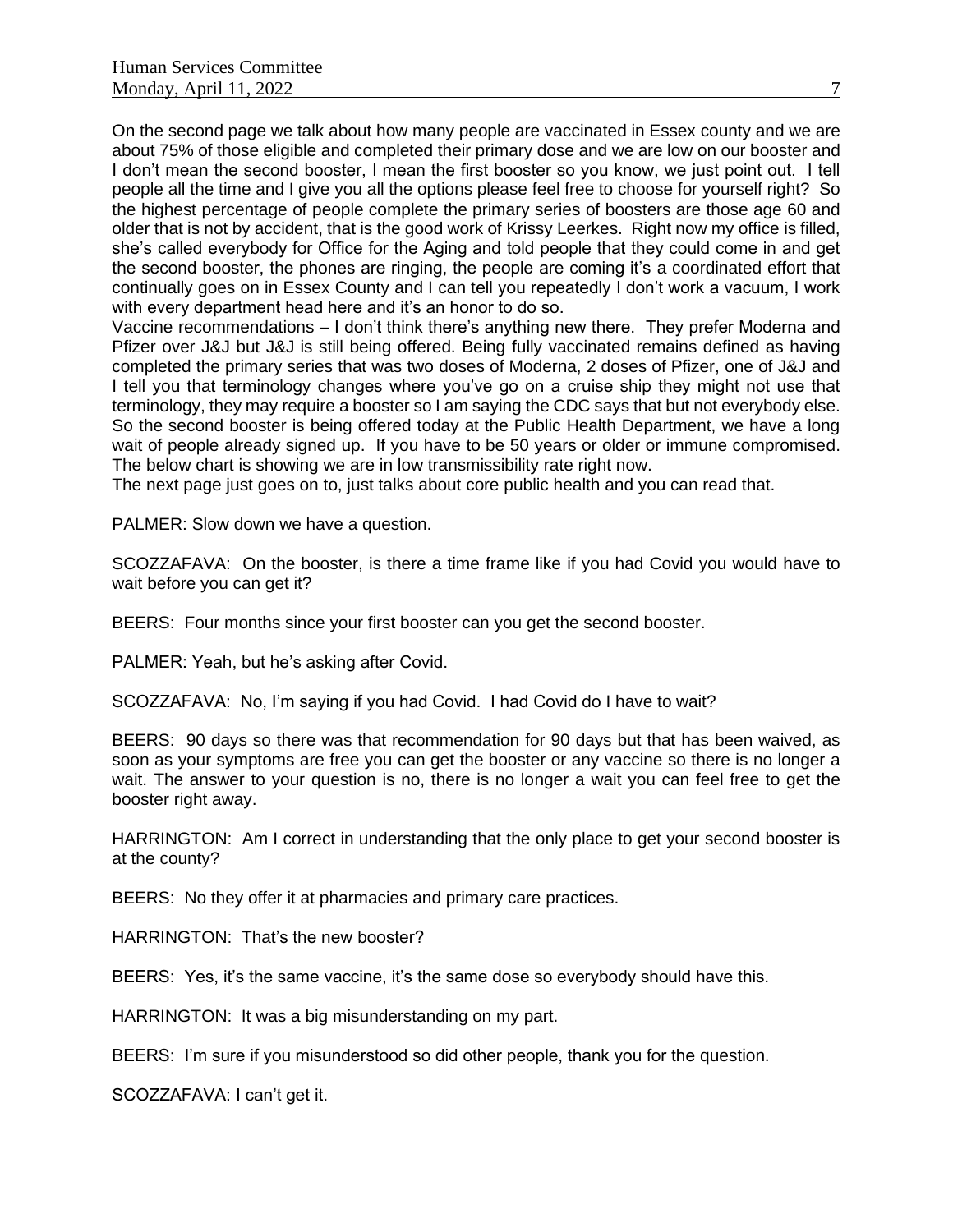PALMER: Sure you can.

BEERS: You can get it.

SCOZZAFAVA: No because if I understand what you just said I received my booster in January  $so -$ 

PALMER: Awe, give it to him anyways what can it hurt?

SCOZZAFAVA: I'm full of antibodies and anti-everything.

MONTY: You're full of something. (laughter)

BEERS: And how appropriate the middle of this page talks about the Governments and how you are all the Board of Health in case you wanted to know and especially I think Jess put this in here for new members. What it is your authority and how it affects public health.

I think this is a really good example of what is pandemic and what is endemic and why we're not considering endemic right now because endemic diseases are predictable and static. This virus is anything but predictable or static. It continues to vary and we would like to say we know about it and everything is holding but we know that's not true I couldn't say that, right? So, until we get that and it's less severe, we know that but endemic again is predictable and we're working towards that.

Just moving along, the New York State Department of Virtual call center update since January 2022, New York State has been scaling down employees so in the past, we've used what's called the VCC, the Virtual Call Center and that was through New York State as of April 29, they will be completely gone all the employees will be gone and all the calls will be done by the Essex County Health Department once again how we started, we end. So on May  $1<sup>st</sup>$  every person who is positive all those folks will get support from our department and our department solely as the State backs out of that and then there is talking about Covid response and funding updates. Covid funds currently allow for \$2.5 employees that's who we'll use to continue that and we have some other grants that you already approved and one was the Fellows Grant and we have new positions posting for them and you can see it there.

I really wanted to talk about Early Intervention today and that, in 2021 we supported 52 children, 69 referrals. We have a waiting list, 8 for speech, 8 for special Ed and two for physical therapy but probably more importantly right now and there's a real change to Early Intervention, the legislation established a coved lives pool funded by the assessment of insurance plans so poo funding will offset the municipal and State share. We've been billing or attempting to bill private insurance for a long time to no avail so this should help in our unbelievable high costs at all the county pays for Early Intervention so we'll see how that works out. Jim Monty brought up this last week, and I'm thankful for that. Children's Development Group is closing. She wrote the county the letter and expressed that. I have been working diligently with all of our public schools and Mountain Lake Services to try to create at least two programs in our area. This will be a crisis for our county. They currently support sixteen students, these are children in pre-school that have special needs and it will require, this is a mandated service it is three to five year olds. Currently the agency provides for evaluation to establish eligibility for EI and Pre-school related services such as occupational therapy, physical therapy and speech. Last year, CDG completed 46% of all preschool core evaluations which is 40 out of 86 of them done, this organization did remember they are leaving. Our department is working with CDG current staff to plan continued service provisions so far four of the staff there have reached out and received information on how to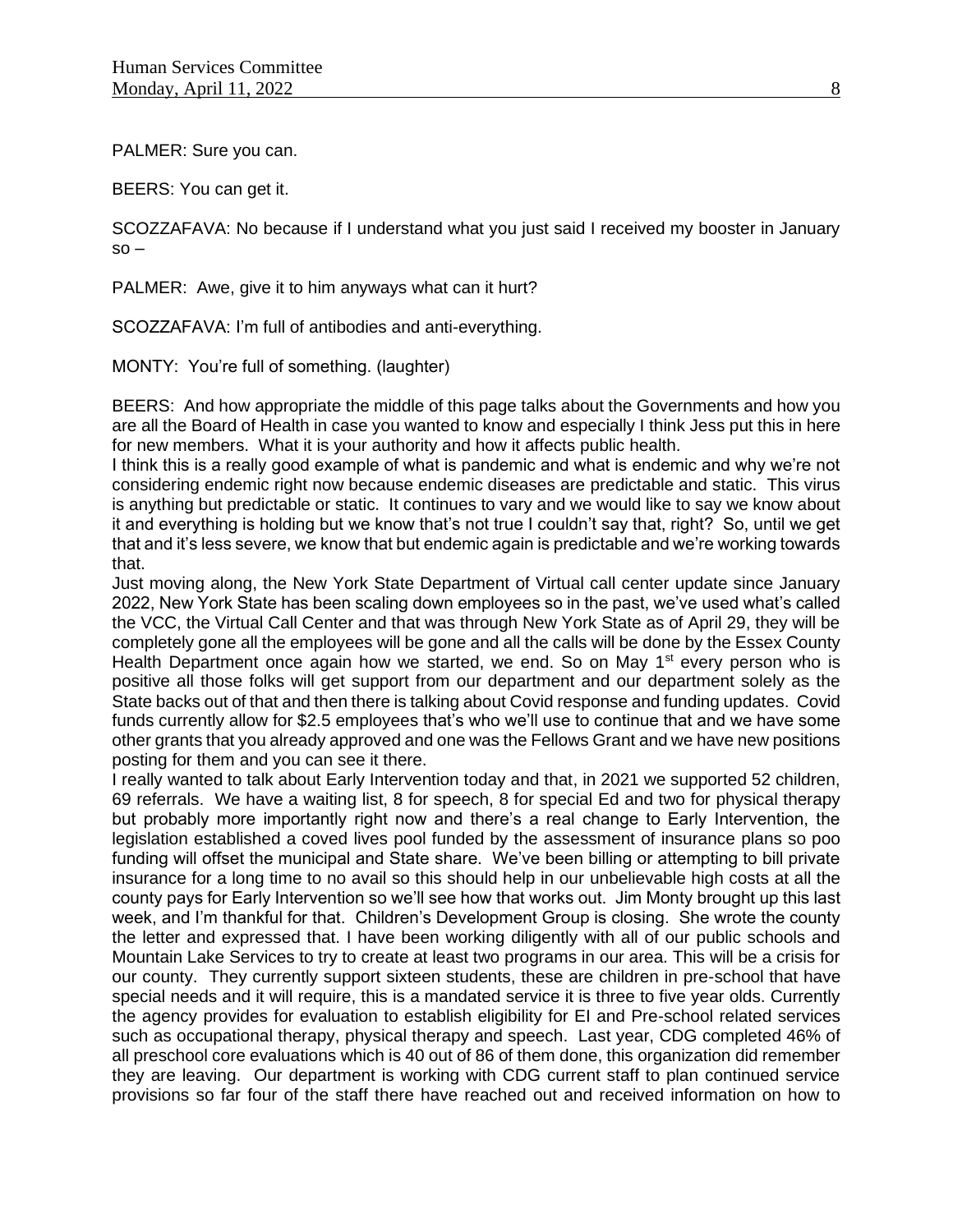become independent providers as well as we're in the process of surveying the schools and existing agencies to establish with them the need for a center –based program. I met with all the schools last Tuesday, every school it was on a zoom and I went over them and I had a representative from another school district from Franklin County who runs these programs within the school, I had a State representative on and really imploring school districts are ultimately responsible for creating this pre-school class and it's the county's responsibility to have a list and pay for it but their responsibility is to do that so we're really, really, really emphasizing to the schools they need to look at creating Special ED in their own classrooms and their own schools. So we're keeping our fingers crossed but trust me, I'm on the phone with all of them trying to handhold anybody that is interested in doing it and to give you an idea their special Ed and SEIS services and speech services is our biggest need. We have 13 children right now waiting for a provider, 8 of those in Moriah, 10 of those are waiting for speech. So, again, I will continue to talk about pre-school services CDG stays in place until June and then we would of normally had summer services we will work for the providers we have but we hope to have a pre-school classroom too set up by the beginning of the school year to get those kiddos where they need to be.

MONTY: Linda, ACAP is also working on that as well. We have a plan that maybe coming to fruition for the Lewis School.

BEERS: So it's a Special ED itinerary classroom?

MONTY: We're working.

BEERS: I would appreciate coordination only because –

MONTY: So would we, so would we with what you're doing we would appreciate being in the middle of it too. Not just leave it as it is in Lewis but we are working on it.

BEERS: Okay. Alright so I'm inviting all the schools and Mountain Lake Services and the Special Ed people that have contracts with us but I certainly will work with Alan to look at that as a day care provider and pre-school services absolutely. I'd be happy to reach out to him and do that. So we do have some school districts interested in doing it and we can discuss that. Sounds like a plan.

The other thing I wanted to really just touch on quickly and I'm sorry for the long report, is family health. Family Connects is a program that we're talking about, it's under the Public Health is Where You Are, last week was Public Health Week before that, I should tell you rabies is back and we have our rabies clinics out and the calendar should have been out to everybody and we have five hub sites in our community locations include Ticonderoga, Moriah, Keeseville, Lake Placid and Schroon Lake. Pre-registration is possible but you can drive in. We were really successful last year with our drive up services we had one in North Hudson that saw tons of people.

The next thing I wanted to talk about is Family Connects. Family Connects is a universal home visiting program that is in consideration for the Essex County Health Department. It's an evidenced-based program and it's comprehensive and much of the work will need to be under taken to get this program up and running. This home visiting program is birth to newborns so this is the newborn which we used to formally call maternal child health so this is an evidence based program out of Duke University. I'm working with Mike Mascarenas and BRIEF, we believe it's a universal meeting we know risk assess. Moms gets calls and we go out only when people have identified the risk, universal assessment we offer to every single mom who has a baby in Essex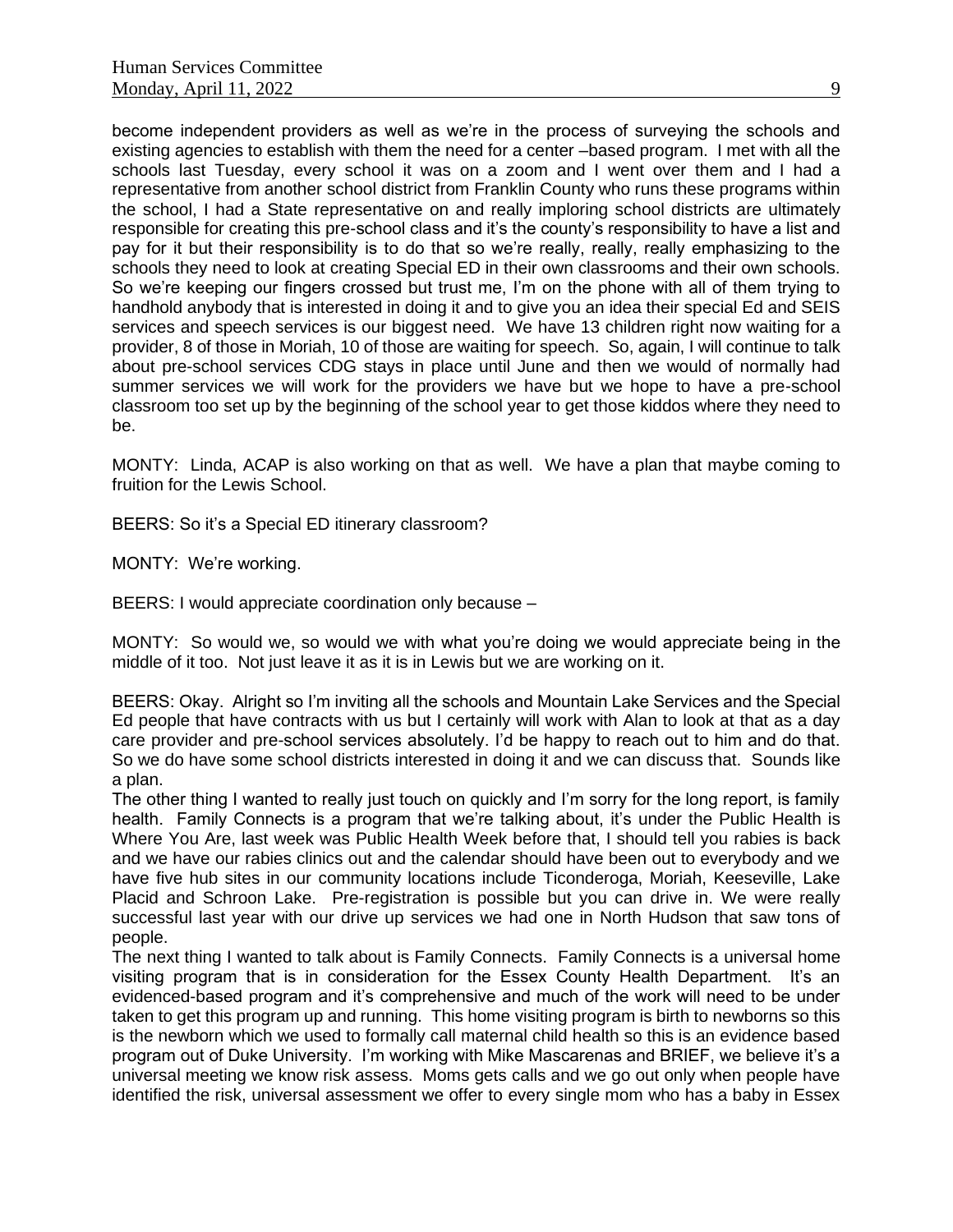County and we go out. This is an evidence based practice done by an RN with specific protocols and it's a phenomenal opportunity to refer them further to services or say, hey mom, you got this you're doing everything right. So we'll be talking more about that and the timing as we move forward there's a cost to this program and I'm looking to see how I might fund that to keep this going. So, stay tuned for that. And on that I wanted to just share, this is a program that Adirondack Health Foundation worked with WIC and these packets go out to every new mom, there's books in here, there's flyers in here there's all these wonderful books and information for mom and there's a onesie for baby and moms have been really, really receptive. We have one of these for every new mom in Essex County and our nurse is going out and delivering them as is Early Intervention or Pre-school services whoever is out there first gets to that. And I'm going to read the resolution.

So I have two resolutions this is DSRIP money, DSRIP funds in the amount of \$965,353.78, I'm moving them forward into this year to increase the budget appropriations for 2022.

### **RESOLUTION AUTHORIZING A BUDGET AMENDMENT IN THE PUBLIC HEALTH DEPARTMENT INCREASING REVENUES AND APPROPRIATIONS IN THE AMOUNT OF \$965,353.78, 2021 CARRY OVER DSRIP FUNDS. Stanley, Wood**

WILSON: Any questions? All in favor, aye, any opposed – motion carries.

BEERS: And the next is unused revenue from Recruitment and Retention funds from Medicaid R&R in the amount of \$26,131.12.

# **RESOLUTION AUTHORIZING A BUDGET AMENDMENT IN THE PUBLIC HEALTH DEPARTMENT INCREASING REVENUES AND APPROPRIATIONS IN THE AMOUNT OF \$26,131.12, 2021 CARRY OVER RECRUITMENT & RETENTION FUNDS. Wright, Wood**

WILSON: Any questions? All in favor, aye, any opposed – motion carries. Anything else for Public Health?

HARRINGTON: Yes, you've said that there's a waiting list now you only have a certain amount of time in which these services are offered and then these students, these children will be going to kindergarten without that necessary education that will allow them to be successful in kindergarten so what's happening here?

BEERS: We've always historically in every community around here in rural areas has always had somewhat of a waiting list. It spiked up through Covid. We had providers that retired and no new ones coming in. There's a cost, we don't set the cost the State of New York sets the cost for many of these things. The price that we can pay, that's one hurdle obviously Covid really took its tool with lots of folks not wanting to go in a home and some people stopped doing practices. We're trying to work hard to get them back but even if we solicited everybody right now we're running short and we're really working really hard to get PT's, OT's, speech pathologist and so is every hospital, so is every school district, so is everybody everywhere that's been really important for us to work hard with our school districts to consider doing a center base classroom in the school because they own their own PT's and OT's and speech pathologist and that would help. We are also working with our schools to contract with us to do those services with their staff outside of the school but yeah, Charlie it's a serious, serious problem. C-Ed services which are Special ED itinerary teachers, they cannot hang a shingle meaning they cannot work under their own license they must work under an agency so Mountain Lake Services just hired one last week so we're really looking forward to getting that person up and going. It really doesn't take ten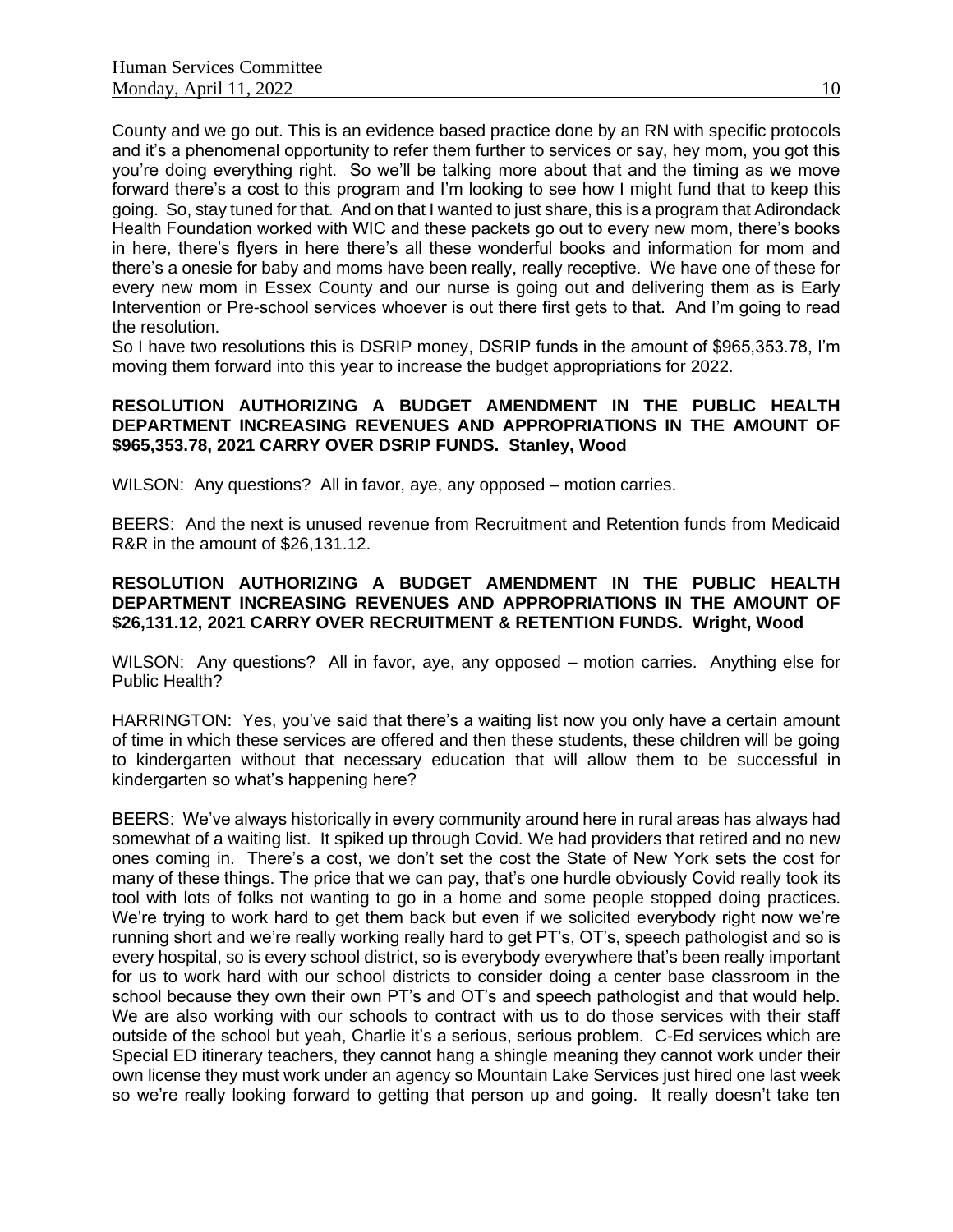people it takes one of the right people willing to travel or somebody who can do part-time in many areas that's what it looks like in our county.

HARRINGTON: I've never witnessed a greater payback in education than early intervention because most of these kids come in classified and by the time they are ready for kindergarten they are declassified or Special ED needs so the importance really has to be looked at very closely. Now I also understood that perhaps there are some school districts that do not offer preschool am I correct?

BEERS: In Essex County right now I believe all of our school districts have either UPK or are using other programs like ACAP is offering UPK programs as well so I believe every school district in Essex County has pre-k or some form of it.

HARRINGTON: Okay, thanks.

BEERS: Your welcome.

WILSON: Anything else for Linda? Thank you very much. We have Office for the Aging, Krissy Leerkes.

LEERKES: I was hoping to say good afternoon but it's still morning so I will get you out of here before the afternoon I promise you that. So, you have a copy of my report and our newsletter. Just a couple of updates we're working with Miss Linda from Cornell before she departs to her next chapter on our container garden project so for new supervisors, this is a garden in a bucket if you will for older adults who still are able and want to maintain some form of gardening but maybe their mobility or health is not allowing that, maybe they have been relocated, they don't have the space so it's something that we look forward to its fun every year. Cornell does a great job with their master gardeners to provide those garden buckets for us.

Last month, Dan had presented our next initiative with Creative Aging so we are rolling out two additional classes, one will start at the end of this month which is an introduction to water colors which we've had a lot of older adults' request that so we're excited to provide that and then it will go into a second series of drawing so that's something that we'll take over through I believe it ends in the end of July or August.

I have one resolution and this is to accept \$85,000 from New York State Office for the Aging for unmet needs money. This is something that about five, six years ago the State looked at the waiting list across the whole State for all the Office for the Aging and at that time we kind of came in, we had a lot of money kind of still in the pool so we were able to deplete our waiting list so this is the first time that we're actually being able to access this money but it really is to meet unmet needs so if there is a waiting list for somebody that needs so if there is a waiting list for somebody that needs home health aides or lifeline or transportation be that, whether it's a funding issue or boots on the ground not having direct line service or somebody to provide that service we can look at how we can use these funds to meet that need. It also can be outside the box of not just a direct service, like I said, home delivered meals, transportation so on and so forth. One county actually used this funding to help offset a chair lift for an individual that lived in a second story apartment building that had major mobility issues and fortunately because they had that stair lift, I believe it was installed and a couple of months later the actual apartment building caught on fire and this stair lift is actually what saving this gentlemen's life so the stair lift is gone but a life was saved so it's really a bucket of money to meet those needs that really can't be met otherwise. So we'll be putting together a plan in place on how to use these funds and county's that received it in the past they actually, you know it's a growing pot of money for them so going forward is the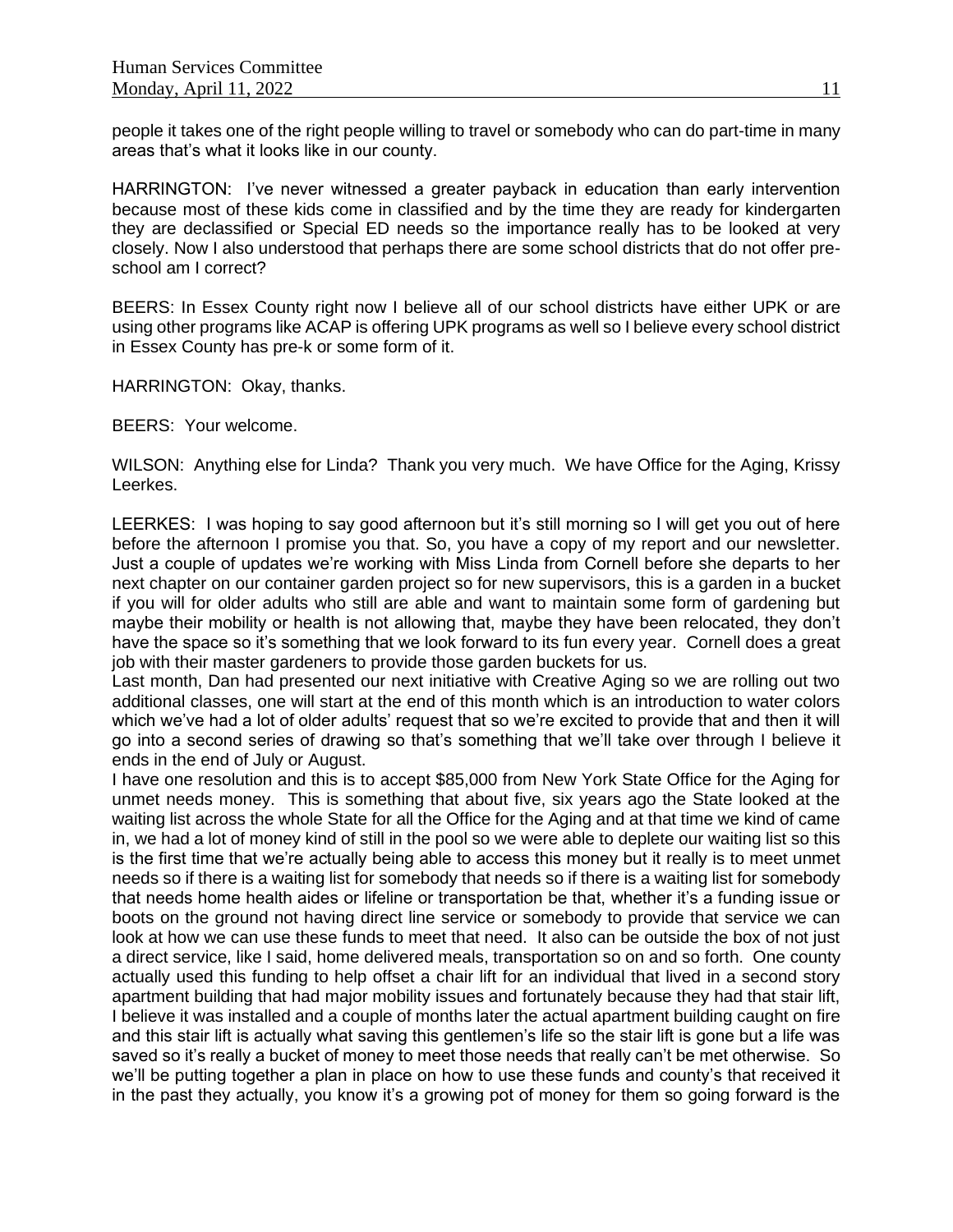hope and attention to have this money continue to grow as the needs increase.

**RESOLUTION AUTHORIZING THE OFFICE FOR THE AGING TO ACCEPT \$85,000.00, FROM NEW YORK STATE OFFICE FOR THE AGING TO PROVIDE SERVICES FOR UNMET NEEDS OF OLDER ADULTS WITH NO COUNTY MATCH, AND FURTHER AUTHORIZING A BUDGET AMENDMENT INCREASING REVENUES AND APPROPRIATIONS FOR THE SAME. Scozzafava, Stanley**

WILSON: Any questions? All in favor, aye, any opposed – motion carries. Anything else for Krissy?

LEERKES: I will add, like Linda said, anybody we don't care if they are 18 or 100 or in between, if somebody needs access to a vaccine we will do whatever we can to get them registered so never hesitate to give us a call.

WILSON: Thank you very much.

LEEKES: Thank you.

WILSON: Anything else to come before?

MONTY: I should of mentioned this when I was talking about Broadband before, I don't know if you are aware of the FCC grant is out there for schools and libraries. Several schools have reached out within the district and are participating in it the primary focus on the grant is to provide tablets, hotspots, other needs for students to get their internet service but also in that is a caveat for emergency service where they will fund projects in your communities to extend the wire, to possibly even look at someone like Jason Guzzo at Hudson Valley Wireless to come in. I've reached out to Boquet Valley. Boquet Valley has used some of that in the past but we're meeting on Wednesday to discuss them partnering. You have to partner with your school district in order to apply for this. The application process opens up the end of April and runs until the middle of May. We would have to get a letter of interest in so if it's something you want to check with your communities I think we could look at Essex County as a whole instead of an individual school districts and communities. I think I sent out the information on it, if not I will send it on that. Thank you.

WILSON: Anything else?

PALMER: Just a reminder, Wednesday, 9:00 a.m. in this room the auditors will be here to go over the American Recovery Fund Reporting. If you bring your financial people maybe you can get any questions answered that you may have as it relates to that.

WILSON: Alright I will adjourn this meeting.

As there was no further discussion to come before this Human Services Committee it was adjourned at 11:52 a.m.

Respectfully submitted,